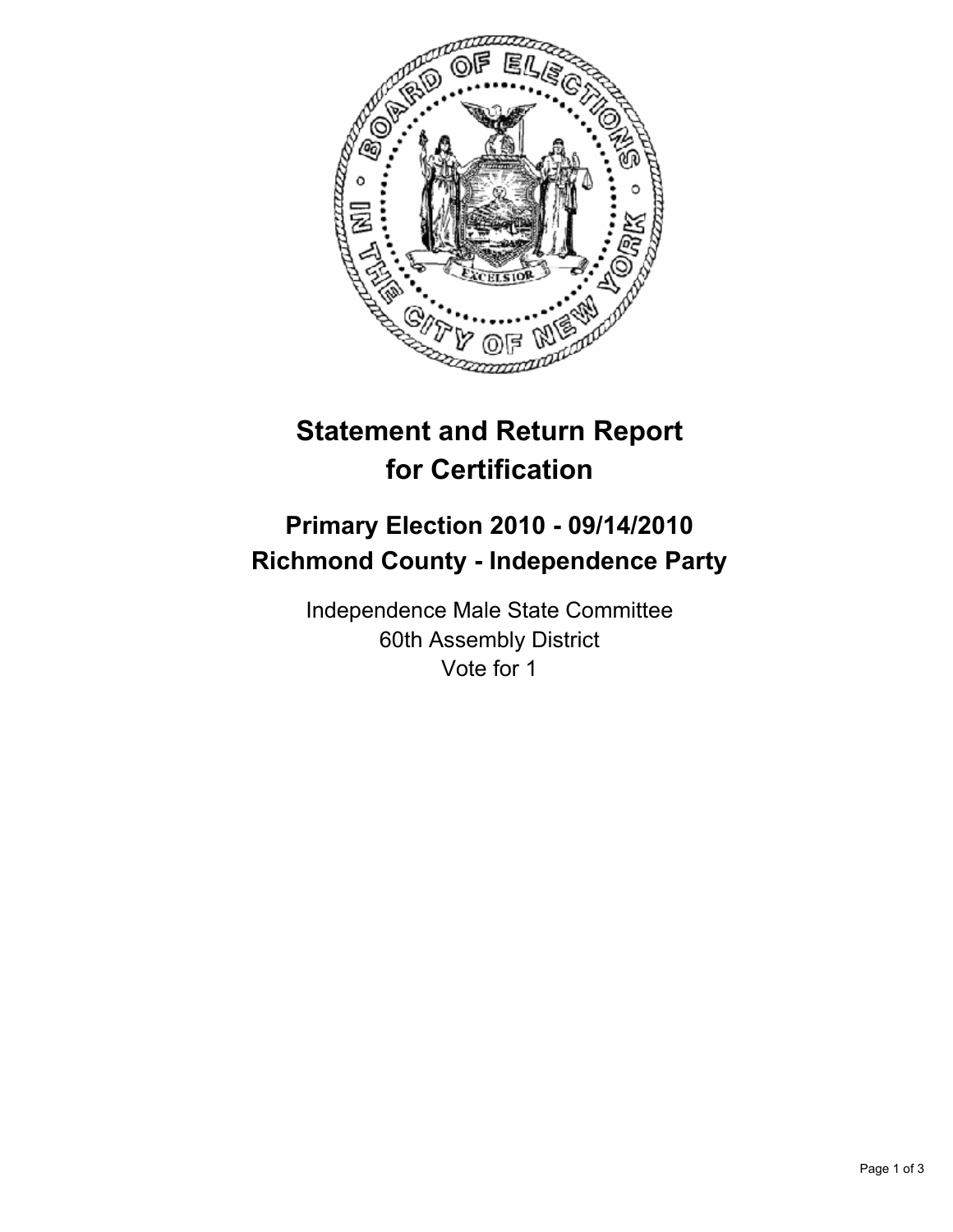

### **Assembly District 60**

| <b>Total Votes</b>       | 66 |
|--------------------------|----|
| MICHAEL GRIMM (WRITE-IN) |    |
| ALAN M WEINMAN           | 22 |
| <b>PAUL GIBILISCO</b>    | 43 |
| AFFIDAVIT                |    |
| ABSENTEE/MILITARY        | 6  |
| <b>EMERGENCY</b>         | 0  |
| PUBLIC COUNTER           | 63 |